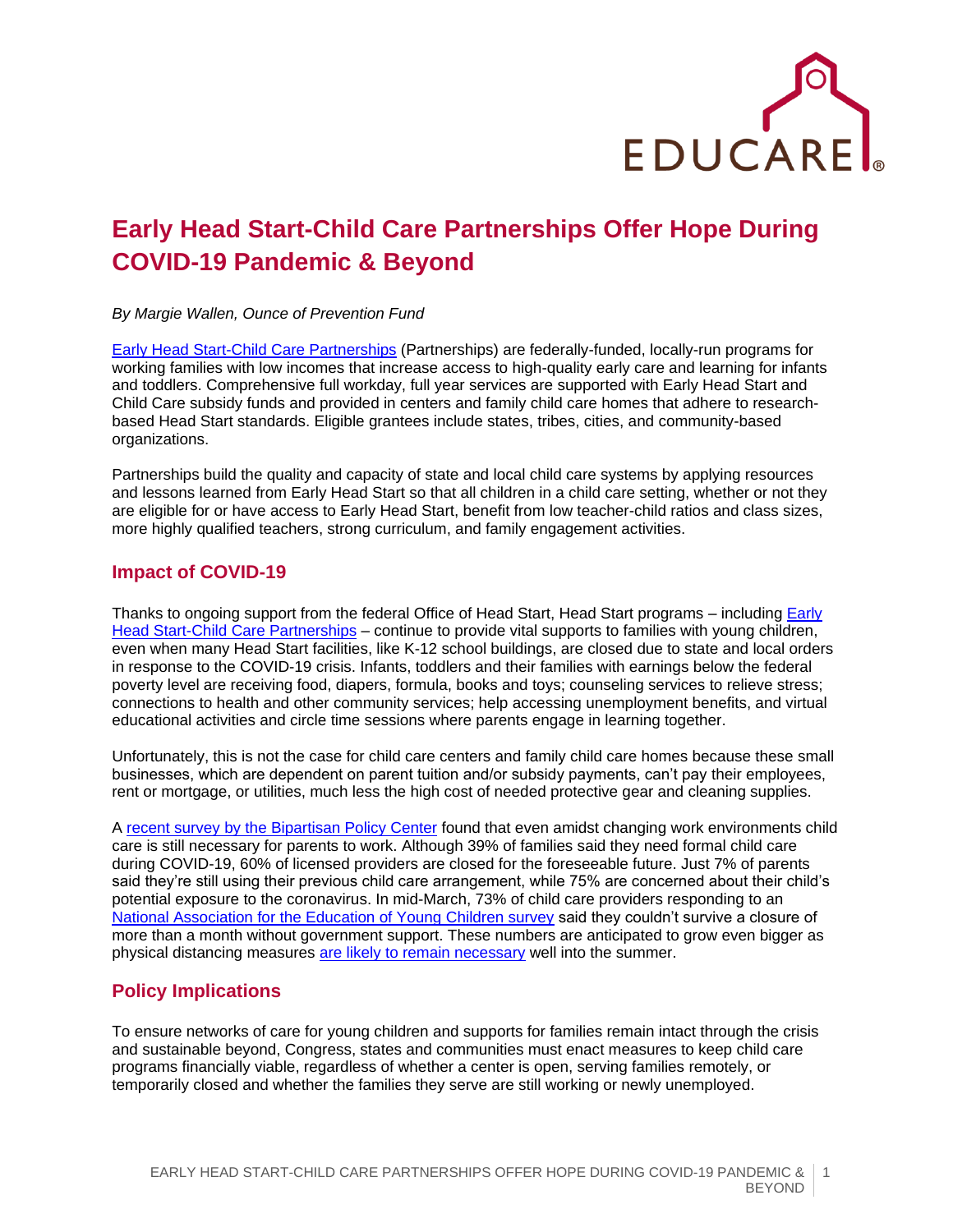

Policies and investments focused solely on plugging holes do not address the structural problems that have made quality care inaccessible to most young children and their families for decades, especially children of color whose parents earn low wages and reside in historically under-resourced communities. Lessons from Partnerships programs can inform more sustainable solutions.

The challenges faced by Early Head Start-Child Care Partnerships, and their responses to mitigate the impact of COVID-19 on children, families, and child care providers, offer both immediate and long-term opportunities to sustain high-quality early care and education programs in communities. The pandemic has exposed both the fragility of the severely under-resourced child care industry and the strengths of the Partnerships model in which child care partners receive funding and support to provide the comprehensive health, mental health, nutrition, family engagement and best education practices required by federal Head Start program standards for quality and comprehensiveness..

## **Expanding and Protecting High-Quality Early Learning through a Partnership Model**

Beginning May 11, the [Educare Learning Network,](https://www.educareschools.org/) a nationwide network of 24 high-quality early childhood schools serving children from birth to age five[, is introducing an 8-part series,](https://www.educareschools.org/ehs-ccp-series/) about the unique opportunities and features of Partnerships that inform policy and program implementation recommendations for improving our nation's supply of quality child care today and in the future.

Based on our program implementation expertise and ability to leverage the geographic diversity across the states in which we work, th[e Educare Learning Network](https://www.educareschools.org/our-approach/educare-learning-network/) brings a unique voice and on-the-ground perspectives about how Partnerships can improve infant toddler child care on a national scale to address societal inequities and contribute to lasting economic returns.

Currently, [13 Educare organizations in 12 states and the District of Columbia administer Partnership](https://www.educareschools.org/educare-organizations-win-nearly-30-million-in-federal-grants-to-boost-quality-of-infant-and-toddler-programs-2/) [grants](https://www.educareschools.org/educare-organizations-win-nearly-30-million-in-federal-grants-to-boost-quality-of-infant-and-toddler-programs-2/) with local child care centers and family child care homes, school districts, special education programs, homeless shelters, and other community organizations. The number and type of community partners vary by grantee, as do the number of number of babies served (from 60 to over 600), geographic distances covered, and the role of the Educare organization in the partnership.

Featuring stories from Educare organizations' Early Head Start-Child Care Partnerships in Oklahoma City, New Orleans, Miami, Tulsa, Central Maine, Denver, Milwaukee, and the District of Columbia, the series will highlight the impact of COVID-19 on Partnership grantees, their child care partners, and the families they serve, and offer [policy recommendations](https://www.educareschools.org/policy-recommendations-informed-by-covid-19-impact-on-early-head-start-child-care-partnerships/) to maintain our nation's supply of quality child care today and into the future.

#### **Positive Impacts of Partnerships**

*[Lessons from the Evaluation of Early Head Start-Child Care Partnerships across the Educare Network](http://www.educareschools.org/wp-content/uploads/2019/01/Educare-EHS-CCP-Study_ExecSummary-Dec18.pdf)* was one of the first studies to extract lessons from Partnerships to inform policies and practices to improve birth-to-three systems across early childhood settings. This study found positive impacts for children, families, staff, and communities, and that widely varying state, local and agency contexts are critical in determining the success of a Partnership. A recent report published by the Ounce of Prevention Fund*, [Expanding High-Quality Care for Infants & Toddlers: Lessons from Implementation of Early Head](https://www.theounce.org/wp-content/uploads/2020/01/Ounce-EHS-CCP-Final-Report-FINAL.pdf)  Start – [Child Care Partnerships in States](https://www.theounce.org/wp-content/uploads/2020/01/Ounce-EHS-CCP-Final-Report-FINAL.pdf)*, found that Partnerships informed policies in many states that were scaled to improve access to high-quality infant and toddler care.